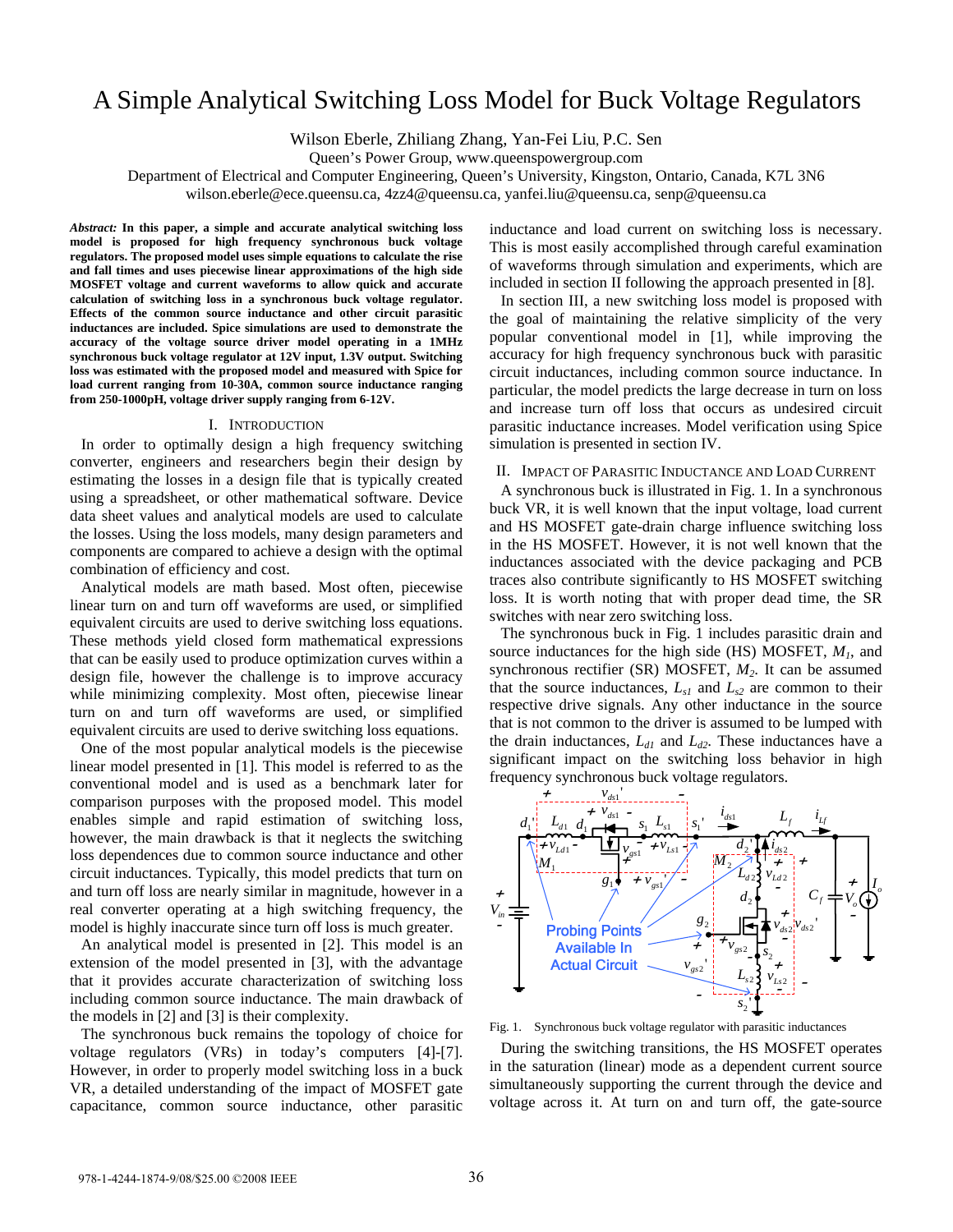voltage,  $v_{gs1}$ , is held at the plateau voltage,  $V_{pl}$ , by the feedback mechanism provided by the voltage across the common source inductance, *vLs1*.

Using the circuit in Fig. 1, at turn on, as the HS MOSFET current increases,  $v_{Ls1}$  is positive in the direction noted, so this voltage subtracts from the  $V_{cc}$  voltage applied to the gate enabling  $v_{gsI} = V_{pl}$  while the MOSFET operates in the saturation mode. At the same time, the four parasitic inductances provide a current snubbing effect, which virtually eliminates turn on switching loss enabling a near zero current switching (ZCS). During this transition, the rise time,  $t_r$ , is dictated by the gate driver's ability to charge the MOSFET gate capacitances (*Ciss* from  $V_{th}$  to  $V_{pl}$  and  $C_{gd}$  to  $V_{in}$ ), which is the time for  $v_{ds1}$  to fall to zero. Then, it is assumed that this time is independent of the time it takes  $i_{ds}$  to rise to its final value equal to the buck inductor current. i.e. after  $t_r$ ,  $i_{ds1}$  can be less than the buck inductor current (*Io*-Δ*iLf*).

At turn off, as the HS MOSFET current decreases,  $v_{Ls1}$  is negative in the direction noted Fig. 1, so this voltage subtracts from the low impedance source voltage (ideally zero volts) applied to the gate enabling  $v_{gs1} = V_{pl}$  while the MOSFET operates in the saturation mode. During this transition, the fall time,  $t_f$ , is the time for the HS MOSFET current to fall from the buck inductor current to zero. This time is dictated by both the gate driver's ability to discharge the MOSFET gate capacitances ( $C_{gd}$  from  $V_{in}$ , and  $C_{iss}$  from  $V_{pl}$  to  $V_{th}$ ) and by the four parasitic inductances, which prolong the time for  $i_{ds}$  to fall to zero by limiting the  $di_{ds}/dt$ .

As alluded to in the two paragraphs above, the MOSFET and trace parasitic inductances have vastly different effects at turn on and turn off. At turn on, the inductances provide a current snubbing effect, which decreases turn on switching loss. At turn off, the inductances increase the turn off loss by prolonging the fall time,  $t_f$ . In addition, as load current increases, fall time increases, so turn off losses increase proportionally to  $I_o^2$  (proportional to  $I_o$  and  $t_f(I_o)$ ). In contrast, at turn on, the load current magnitude has ideally no effect on the rise time. Therefore, in real circuits, turn off loss is much greater than turn on loss.

Another important point to note from Fig. 1 is that in a real circuit, the board mounted packaged inductances are distributed within the MOSFET devices. Therefore, when probing in the lab, one only has access to the external terminals,  $g_1$ ,  $s_1'$  and  $d_1'$  for the HS MOSFET and  $g_2$ ,  $s_2'$  and *d2'* for the SR. However, the actual nodes that provide waveform information relevant to the switching loss are at the unavailable internal nodes  $s_l$  and  $d_l$  for the HS MOSFET. Using the plateau portion of the measured gate-source voltage,  $v_{gs1}$ <sup>'</sup> to determine the switching loss times is misleading since the induced voltage across  $L_{s1}$  is included. Probing  $v_{gs1}$ ' in the lab, one would observe a negligible rise time at turn on, and a fall time less than one half of the actual  $t_f$ . The actual  $v_{gs1}$ waveform, which cannot be measured in a real circuit, more clearly illustrates the plateau portions in the rise and fall times.

Simulation waveforms are illustrated in Fig. 2 for a buck voltage regulator at 12V input, 30A load, 8V drive voltage and 1MHz switching frequency. Typical, parasitic inductance values for common package types are provided by the semiconductor manufacturers in application notes [9]-[10] and range from approximately 250pH-2nH, depending on the package type. Matched inductances of 500pH each for the four inductances were used in the simulation. The  $v_{gs1}$  (Actual) and  $v_{gs1}$ ' (Measured;  $v_{gs1}$ '= $v_{gs1}+v_{Ls1}$ ) waveforms are included in Fig. 2 to demonstrate that measuring  $v_{gs1}$ ' in the lab provides an inaccurate representation of the switching times.



Fig. 2. Synchronous buck voltage regulator HS MOSFET waveforms (top: actual drain-source voltage, *vds1* and drain current, *ids1*; middle: measured gate-source voltage, *vgs1'* and actual gate-source voltage (bold), *vgs1*; bottom: HS MOSFET power, *vds1ids1*)

To demonstrate the effects of load current and common source inductance, experimental testing was done at a reduced frequency of 200kHz, with the source connection cut and a wire inserted in the common source path to measure the MOSFET current. Measurement waveforms are illustrated in Fig. 3, and Fig. 4, where the load current has been increased from 0A to 5A. With this method, the inductance of the wire (approximately 20nH) is much greater than the approximate total package inductance of 1nH, so the package inductance can be neglected allowing for measurement of  $v_{gs1}$  and  $v_{ds1}$ . It is noted that as load increases, the rise time remains nearly unchanged from 20ns to 22ns, but the fall time increases significantly from 48ns to 96ns. In addition, at a constant load current of 5A, as illustrated in Fig. 5, as  $L_{s1}$  increases with a longer 3 inch wire (approximately 30nH),  $t_r$  remains relatively unchanged from 22ns to 24ns, while  $t_f$  further increases from 96ns to 160ns.

From knowledge of the circuit operation and observation of the experimental results presented, three important observations and conclusions can be made:

- 1) In a practical synchronous buck voltage regulator, turn off loss is much greater than turn on loss since the circuit inductances provide a current snubbing effect, which decreases and virtually eliminates turn on switching loss, but increases the turn off loss by prolonging the *tf*.
- 2) *tr*, is dictated by the time for the voltage to fall to zero and is independent of the final value of the current. In addition, load current has negligible impact on rise time, while common source inductance has only a small impact, since as  $L_{s1}$  increases, the current  $di_{ds}/dt$  decreases.
- 3)  $t_f$  is dictated by the time for the current to fall to zero.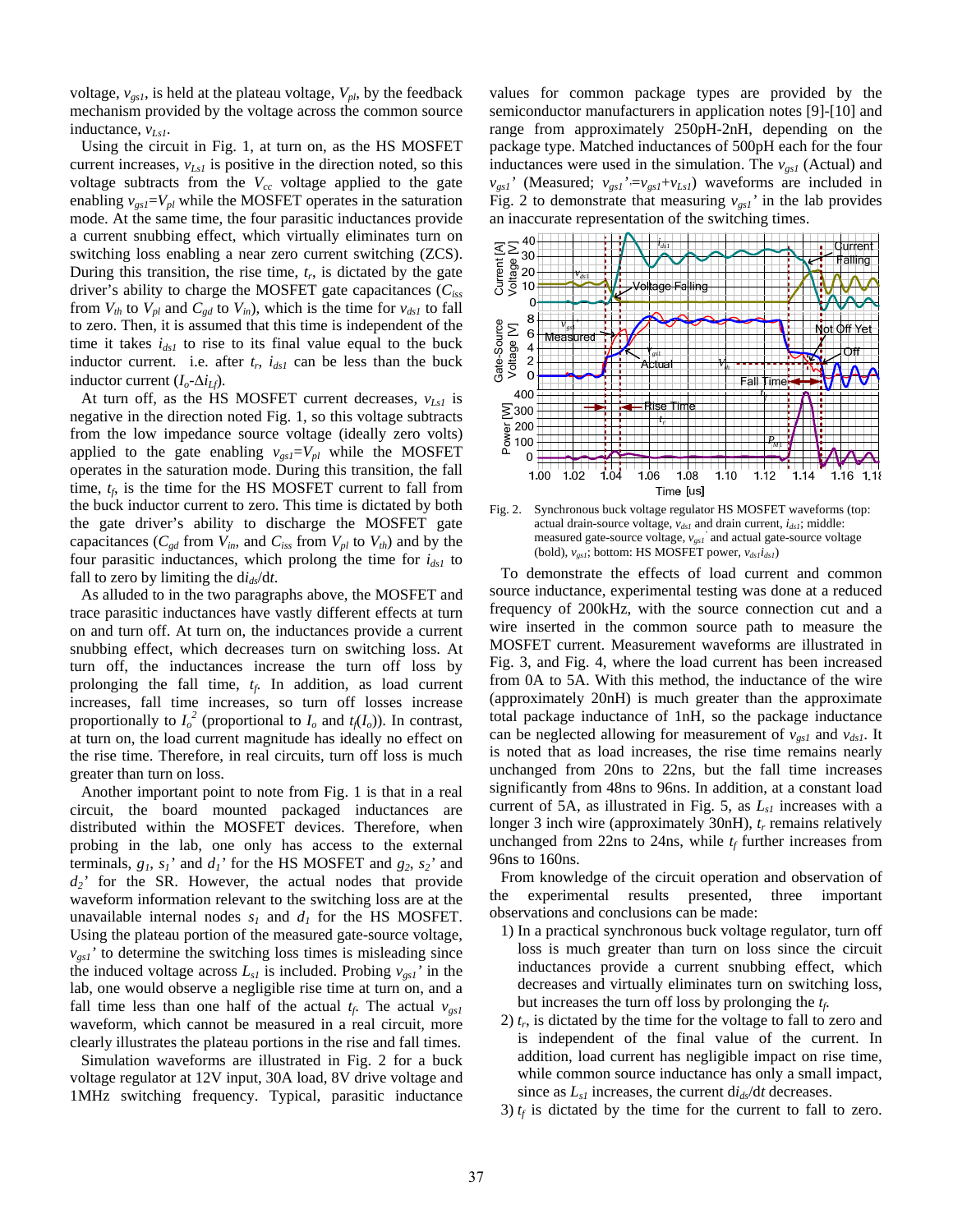

### III. PROPOSED SWITCHING LOSS MODEL

Typical switching waveforms for a synchronous buck VR are illustrated in Fig. 6. The proposed model uses the piecewise linear approximations (noted with thicker bold lines) of the switching waveforms in Fig. 6. Turn on switching loss occurs during  $t_r$  and turn off switching loss occurs during *tf*. The key to the model is prediction of the turn on current, *Ion*, the rise and fall times,  $t_r$  and  $t_f$ , the reverse recovery current,  $I_{rr}$ , the magnitude of the rising current slope,  $\Delta i_{ds}/\Delta t$ , and the current drop,  $\Delta i_{1f}$ , when  $v_{ds1}$  rises to  $V_{in}$  at turn off. The goal of the proposed model is to predict the switching loss trends vs. load current, driver supply voltage, driver gate current and total circuit inductance in a simple manner.

The MOSFET parasitic capacitances are required in the model. They are estimated using the effective values [1] as follows in (1)-(5) using datasheet specification values for *Vds\_spec*, *Crss\_spec*, *Coss\_spec* and *Ciss\_spec*.

$$
C_{sd} = 2C_{rss\_spec} \sqrt{\frac{V_{ds\_spec}}{V_{in}}} \tag{1}
$$

$$
C_{\text{oss}} = 2C_{\text{oss\_spec}} \sqrt{\frac{V_{ds\_spec}}{V_{\text{in}}}}
$$
 (2)

$$
C_{ds} = C_{oss} - C_{gd}
$$
\n
$$
C_{iss} = C_{iss\_spec}
$$
\n(3)

$$
C_{gs} = C_{iss} - C_{gd} \tag{5}
$$



Fig. 6. Synchronous buck HS MOSFET waveforms with piecewise linear approximations of these waveforms in bold

#### *A. Turn On Switching Loss Model*

Using the piecewise linear geometry for the voltage and current waveforms at turn on in Fig. 7, the turn on loss is approximated using (6). During the rise time, the average HS switch voltage is  $0.5V_{in}$ , while the average current is  $0.5I_{on}$ . The linearized power loss in (6) is the product of the average voltage, average current, switching frequency and rise time. The two parameters that are key to accurate prediction of *Pon* are the current at turn on, *Ion* and the rise time, *tr*.



Fig. 7. Synchronous buck HS MOSFET waveforms at turn on with piecewise linear approximations

$$
P_{on} = 0.25 V_{in} I_{on} t_r f_s \tag{6}
$$

As discussed in section II, the rise time, *tr*, is dictated by the gate driver's ability to charge the MOSFET gate capacitances, which is the time for  $v_{ds1}$  to fall to zero. This time is assumed independent of the time it takes  $i_{ds}$  to rise to its final value. Under this assumption, the rise time consists of two intervals,  $t_{1r}$  and  $t_{2r}$  as given by (7).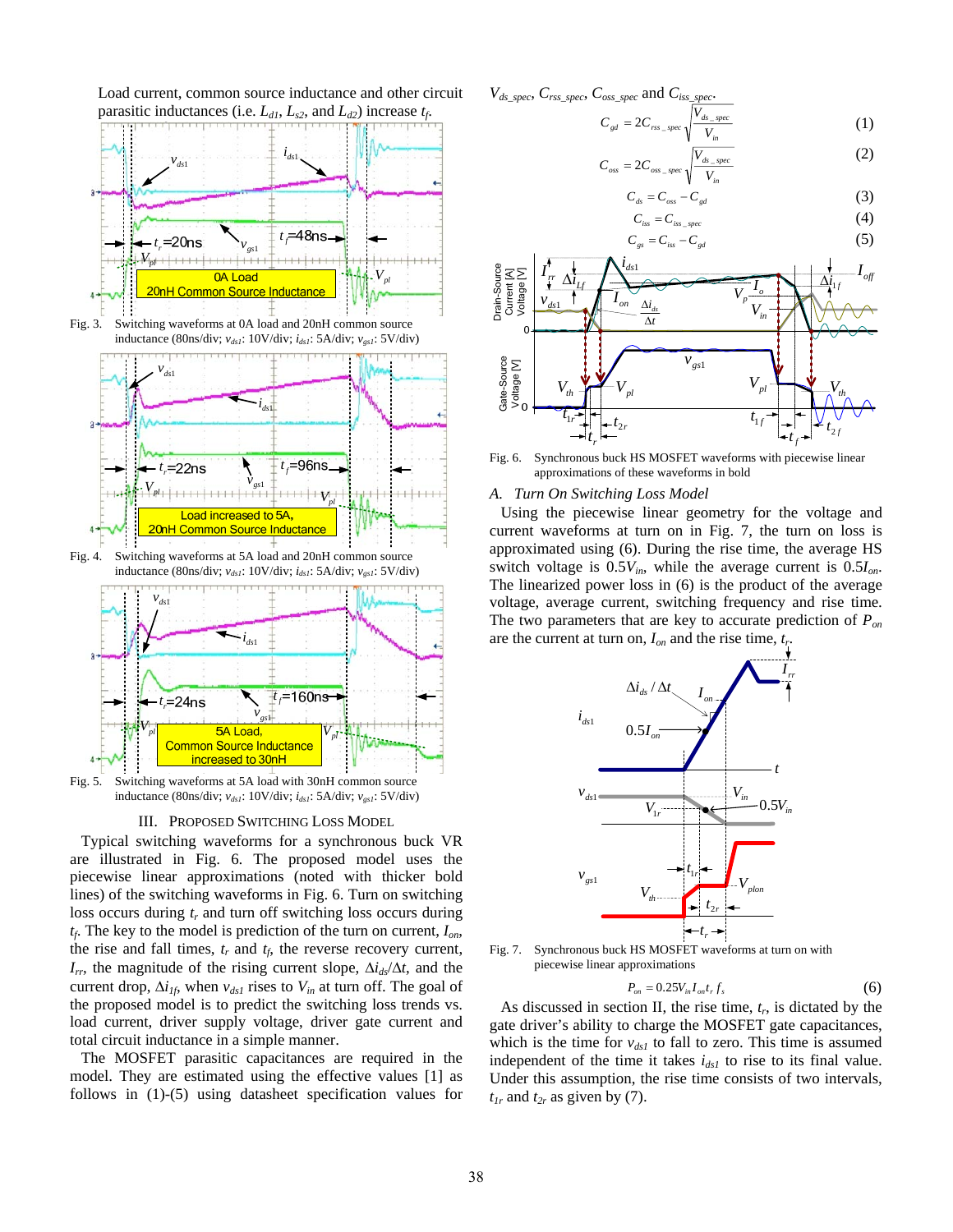$$
t_r = t_{1r} + t_{2r} \tag{7}
$$

The HS MOSFET equivalent circuit during  $t_{1r}$  is given in Fig. 8. The gate resistance,  $R_r$ , represents the total series resistance in the gate drive path, i.e.  $R_r = R_{hi} + R_{ext} + R_g$ , where  $R_{hi}$ is the resistance of the driver switch, *Rext* is any external resistance and  $R_g$  represents the internal gate resistance.



Fig. 8. Synchronous buck HS MOSFET equivalent circuit during  $t_{1r}$ 

During  $t_{1r}$ , the  $C_{gs1}$  capacitance is charged from  $V_{th}$  to  $V_{plon}$ , while the gate side of  $C_{gdI}$  charges from  $V_{th}$  to  $V_{plon}$  and the drain side of the  $C_{gdI}$  capacitance discharges from  $V_{in}$  to  $V_{Ir}$ . Therefore, the change in voltage across  $C_{gdl}$  during  $t_{lr}$  is  $[(V_{in} V_{1r}$  + ( $V_{plon}$ - $V_{th}$ )]. Then,  $t_{1r}$  is given by (8), assuming an average gate charging current  $I_{glr}$ , where  $V_{plon}$  is given by (9), and  $\Delta V_{gsr} = V_{plon} - V_{th}$ .

$$
t_{1r} = \frac{C_{gs1} \Delta V_{gsr} + C_{gd1} [\Delta V_{gsr} + (V_{in} - V_{1r})]}{I_{g1r}}
$$
(8)

$$
V_{\text{plon}} = V_{\text{th}} + \frac{I_{\text{o}} - 0.5 \Delta i_{\text{Lf}}}{g_{\text{fs}}} \tag{9}
$$

The drain-source voltage during  $t_{1r}$  is given by (10), where  $L_{loop} = L_{s1} + L_{d1} + L_{s2} + L_{d2}$ .

$$
v_{ds1} = V_{in} - L_{loop} \frac{di_{ds1}}{dt}
$$
 (10)

Neglecting the gate current through the inductances, the rate of change of current in (10) is given by (11), which is approximated by (13) using (12) and the piecewise linear approximation of the gate-source voltage waveform during *t1r*.

$$
\frac{di_{ds1}}{dt} = \frac{dg_{fs}(v_{gs1} - V_{th})}{dt} = \frac{g_{fs}dv_{gs1}}{dt}
$$
 (11)

$$
\frac{di_{ds}}{dt} \approx \frac{\Delta i_{ds}}{\Delta t}
$$
\n(12)

$$
\frac{\Delta i_{ds}}{\Delta t} = \frac{g_{fs}\Delta v_{gs1}}{\Delta t} = \frac{g_{fs}\Delta V_{gsr}}{t_{1r}}\tag{13}
$$

Using (10)-(13),  $V_{1r}$  is given by (14).

$$
V_{1r} = V_{in} - L_{loop} \frac{g_{fs} \Delta V_{gsr}}{t_{1r}}
$$
 (14)

The driver equivalent circuit during  $t_{1r}$  is illustrated in Fig. 8. During this time interval, it is assumed that  $v_{gs1}$  is the average value of the plateau,  $V_{phon}$ , and threshold voltages,  $V_{th}$ . In addition, in the proposed model, the slope of the drain current is assumed constant; therefore the voltage  $v_{Ls} = L_s \Delta i_{ds}/\Delta t$  is constant, so the  $L_{s1}$  inductance is replaced by an ideal voltage source in the drive circuit. The gate current is given by (15).

$$
I_{glr} = \frac{V_{cc} - 0.5(V_{plon} + V_{th}) - L_{s1} \frac{\Delta i_{ds}}{\Delta t}}{R_r}
$$
(15)

Using (8) and (13)-(15), solving for  $t_{1r}$  yields (16), where  $V_{gs1r}$ =0.5( $V_{phon}$ + $V_{th}$ ).

$$
t_{r} = t_{1ra} + t_{1rb}
$$
\n
$$
t_{1ra} = \frac{\Delta V_{gs} (L_{s1}g_{fs} + R_{r}C_{iss1})}{2V_{gs1r}}
$$
\n
$$
t_{1rb} = \frac{\sqrt{[\Delta V_{gs}(L_{s1}g_{fs} + R_{r}C_{iss1})]^{2} + 4\Delta V_{gs}(V_{cc} - V_{gs1r})R_{r}C_{rss1\_spec}L_{loop}g_{fs}}}{2V_{gs1r}}
$$
\n
$$
V_{p1}
$$
\n
$$
V_{p2}
$$
\n
$$
V_{p3}
$$
\n
$$
V_{p4}
$$
\n
$$
V_{p1}
$$
\n
$$
V_{p1}
$$
\n
$$
V_{p1}
$$
\n
$$
V_{p1}
$$
\n
$$
V_{p1}
$$
\n
$$
V_{p1}
$$
\n
$$
V_{p1}
$$
\n
$$
V_{p1}
$$
\n
$$
V_{p1}
$$
\n
$$
V_{p1}
$$
\n
$$
V_{p1}
$$
\n
$$
V_{p1}
$$
\n
$$
V_{p1}
$$
\n
$$
V_{p1}
$$
\n
$$
V_{p1}
$$
\n
$$
V_{p1}
$$
\n
$$
V_{p1}
$$
\n
$$
V_{p1}
$$
\n
$$
V_{p1}
$$
\n
$$
V_{p31}
$$
\n
$$
V_{p1}
$$
\n
$$
V_{p1}
$$
\n
$$
V_{p21}
$$
\n
$$
V_{p31}
$$
\n
$$
V_{p4}
$$
\n
$$
V_{p51}
$$
\n
$$
V_{p6}
$$
\n
$$
V_{p1}
$$
\n
$$
V_{p1}
$$
\n
$$
V_{p1}
$$
\n
$$
V_{p1}
$$
\n
$$
V_{p2}
$$
\n
$$
V_{p3}
$$
\n
$$
V_{p1}
$$
\n
$$
V_{p1}
$$
\n
$$
V_{p1}
$$
\n
$$
V_{p2}
$$
\n
$$
V_{p3}
$$
\n<

Fig. 9. Driver equivalent circuit during  $t_{1r}$ 

During  $t_{2r}$ , the gate voltage of the  $C_{gdI}$  capacitance remains constant at  $V_{plon}$ , while the drain of  $C_{gd}$  is discharged by current  $I_{g2r}$ , allowing  $t_{2r}$  to be given by (17).

$$
t_{2r} = \frac{C_{gd}V_{1r}}{I_{g2r}}\tag{17}
$$

The driver equivalent circuit during  $t_{2r}$  is illustrated in Fig. 9. Due to the assumed constant  $\Delta i_{ds}/\Delta t$ , the  $L_{s1}$  inductance is replaced by an ideal voltage source. Under these assumptions, the gate current is given by (18).

*gs Vplon v* <sup>1</sup> = *Vplon gs*<sup>1</sup> *v r t*2 *v L i t Ls*<sup>1</sup> = *<sup>s</sup>*1Δ *ds* / Δ *Vcc Rr <sup>g</sup> <sup>r</sup> I* <sup>2</sup>

Fig. 10. Driver equivalent circuit during  $t_2$ 

$$
I_{g2r} = \frac{V_{cc} - V_{plon} - L_{s1} \frac{\Delta i_{ds}}{\Delta t}}{R_r}
$$
 (18)

Using  $(13)$ , $(14)$ , $(16)$ , $(17)$  and  $(18)$ , solving for  $t_{2r}$  yields  $(19)$ .

$$
t_{2r} = \frac{R_r C_{gd1} \left( V_{in} - L_{loop} g_{fs} \frac{\Delta V_{gsr}}{t_{1r}} \right)}{V_{cc} - V_{phon} - L_{sl} g_{fs} \frac{\Delta V_{gsr}}{t_{1r}}}
$$
(19)

The final step to determine the turn on loss is to estimate the current  $I_{on}$  at the end of  $t_r$ . Depending on the load current and parasitic inductances, *Ion* can require calculation of the reverse recovery current, *Irr*. The waveform in Fig. 11 is used to estimate *Irr*. When the HS MOSFET turns on, the SR body diode cannot reverse block, so the SR current goes negative and the HS current spikes by the same magnitude. The total reverse recovery time is *trr*. The rising slope magnitude is  $\Delta i_{ds}/\Delta t$  and the reverse recovery charge is  $Q_{rr}$ , which represents the shaded area as given by (20). Using the geometry, the reverse recovery current as a function of  $t_{rr}$  is given by (21). Then, eliminating  $t_{rr}$  from (20) and (21), (23) is derived, which represents  $I_{rr}$  as a function of  $Q_{rr}$  and the known slope. In addition, since reverse recovery charge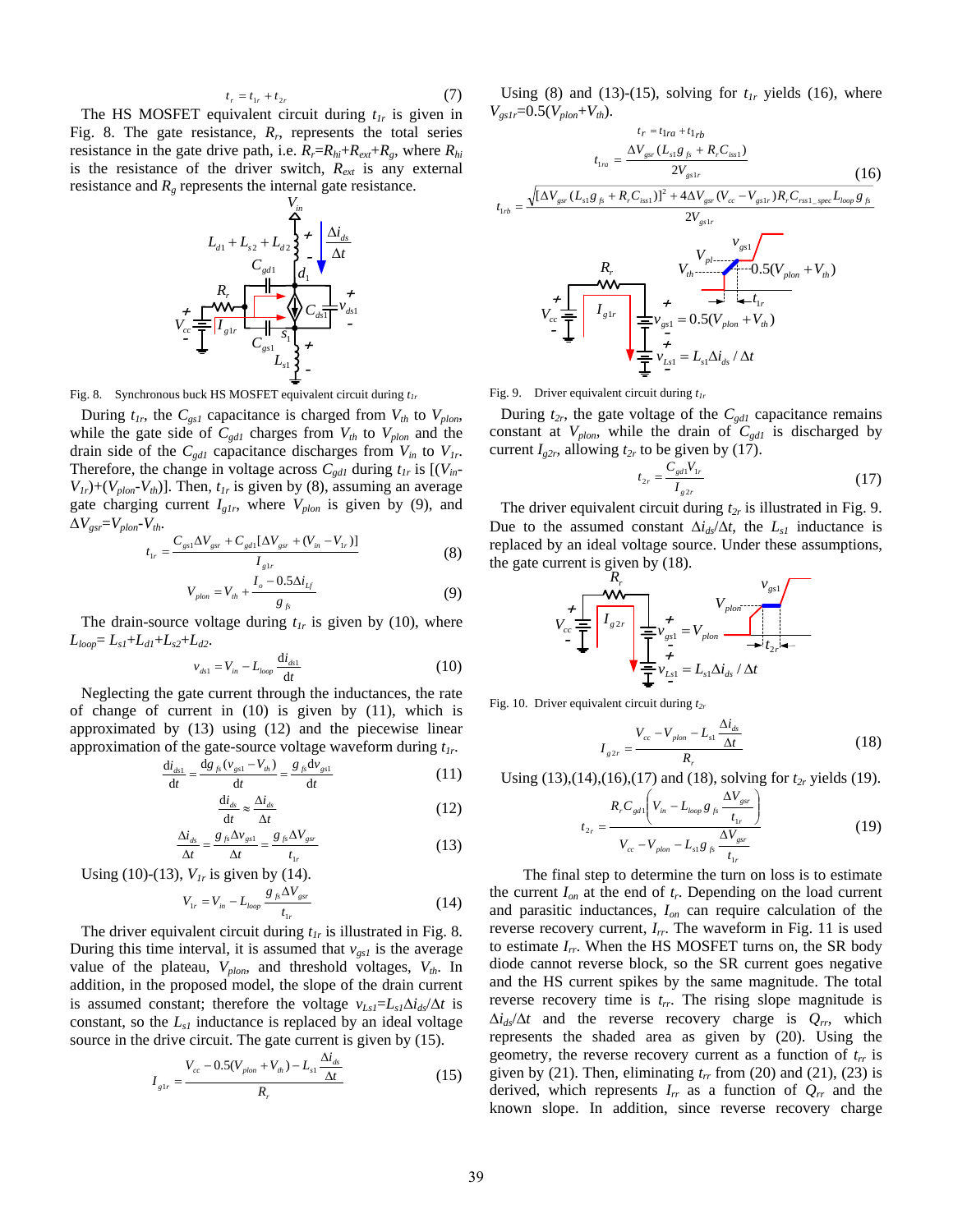increases with load current,  $Q_{rr}$  is approximated using (22), where *Qrr\_spec* and *Irr\_spec* are the datasheet specification values.

$$
Q_n = \frac{1}{2} I_n t_n \tag{20}
$$

$$
I_{rr} = \frac{\Delta I_{ds}}{\Delta t} \frac{1}{2} t_{rr} \tag{21}
$$

$$
Q_{rr} = \frac{Q_{rr\_spec}}{I_{rr\_spec}} I_o
$$
 (22)

$$
I_{rr} = \sqrt{\frac{\Delta I_{ds}}{\Delta t} Q_{rr}} \tag{23}
$$



Fig. 11. Synchronous buck HS MOSFET current waveform approximation during reverse recovery at turn on

Since the rise time is dictated by the time for the HS MOSFET voltage,  $v_{ds1}$ , to fall to zero, the current at the end of *tr* can be at any value equal to, or less than the inductor current plus the reverse recovery current (i.e. *Ion* is not necessarily equal to the inductor current, as in the conventional model [1], or the inductor current plus the reverse recovery current). Therefore, the current at the end of tr is give by (24).

$$
I_{on} = \frac{\Delta i_{ds}}{\Delta t} t_r \quad \text{if} \quad \frac{\Delta i_{ds}}{\Delta t} t_r < I_o - 0.5 \Delta i_{Lf} + I_r
$$
  
=  $I_o - 0.5 \Delta i_{Lf} + I_r$  otherwise (24)

## *B. Turn Off Switching Loss Model*

Using the piecewise linear geometry for the voltage and current waveforms at turn off in Fig. 12, the turn off loss is approximated using (25), which consists of two intervals with different falling current slopes during  $t_{1f}$  and  $t_{2f}$ . The first component of the power loss is during  $t_{1f}$ . During  $t_{1f}$ , the average HS switch voltage is  $(1/2)V_{in}$ , while the average current is  $[I_{off}-(1/2)\Delta i_{If}]$ . In the second interval,  $t_{2f}$ , the average HS switch voltage is  $(1/2)(V_{in}+V_p)$ , while the average current is  $(1/2)(I<sub>off</sub> \Delta i<sub>If</sub>)$ . The linearized power loss in (25) is the sum of the power in the two intervals consisting of the product of the average voltage, average current, switching frequency and fall time interval.

$$
P_{\text{off}} = 0.5V_{in}(I_{\text{off}} - 0.5\Delta i_{1f})t_{1f}f_s + 0.25(V_{in} + V_p)(I_{\text{off}} - \Delta i_{1f})t_{2f}f_s \quad (25)
$$

The parameters that are key to accurate prediction of the turn off loss are the HS MOSFET current at turn off, *Ioff*, the value of the current drop,  $\Delta i_{1f}$  during the first falling slope interval  $t_{1f}$ , and the duration of the second interval  $t_{2f}$  and the peak overshoot voltage of  $v_{ds1}$ ,  $V_p$ . The turn off current is the load current, *Io*, plus half of the filter inductor peak-to-peak ripple current,  $Δi<sub>Lf</sub>$  as:

$$
I_{\text{eff}} = I_o + 0.5 \Delta i_{\text{Lf}} \tag{26}
$$

The turn off loss estimated using (25) is a function of the fall time,  $t_f$ . The fall time occurs for the duration of the current falling from  $I_{off}$  to zero. It is a function of the driver capability to discharge  $C_{gdl}$  and  $C_{iss}$ , but in addition, it is a function of circuit parasitic inductances which limit the falling time. It consists of two components,  $t_{1f}$  and  $t_{2f}$  as given by (27).  $t_{1f}$  is the time required to discharge the  $C_{gdI}$  capacitance by gate current  $I_{eff}$  as given by (28).

*t*

$$
t_f = t_{1f} + t_{2f}
$$
 (27)

$$
I_{1f} = \frac{C_{gd}V_{in}}{I_{g1f}}
$$
 (28)



Fig. 12. Synchronous buck HS MOSFET waveforms at turn off with piecewise linear approximations

The driver equivalent circuit during  $t_{If}$  is illustrated in Fig. 13. During this time interval, it is assumed that  $v_{gs1}$  remains constant at the plateau,  $V_{\text{ploff}}$ . As above, the  $L_{sI}$  inductance is replaced by an ideal voltage source; however the current slope during this interval is approximated as  $\Delta i_I/t_{If}$ . Under these assumptions, the gate current is easily derived as given by (29) where  $R_f = R_{lo} + R_{ext} + R_g$ , and  $V_{p\text{loff}}$  is given by (30).



Fig. 13. Driver equivalent circuit during  $t_{1f}$ 

$$
I_{g1f} = \frac{V_{plon} - L_{s1} \frac{\Delta i_{1f}}{t_{1f}}}{R_f}
$$
 (29)

$$
V_{\text{plon}} = V_{\text{th}} + \frac{I_{\text{o}} + 0.5 \Delta i_{\text{Lf}}}{g_{\text{fs}}} \tag{30}
$$

The fall time,  $t_{1f}$ , during this interval is given by  $(31)$  using (28) and (29),

$$
t_{1f} = \frac{C_{gd1}V_{in}R_f}{V_{ploff} - L_{s1} \frac{\Delta i_{1f}}{t_{1f}}}
$$
(31)

In (31), the current drop,  $\Delta i_{1f}$  is unknown, so we cannot solve for  $t_{1f}$ . In order to estimate  $\Delta i_{1f}$ , we use the synchronous buck equivalent circuit given in Fig. 14. As previously stated, during  $t_{1f}$ , the voltage across the HS switch rises linearly from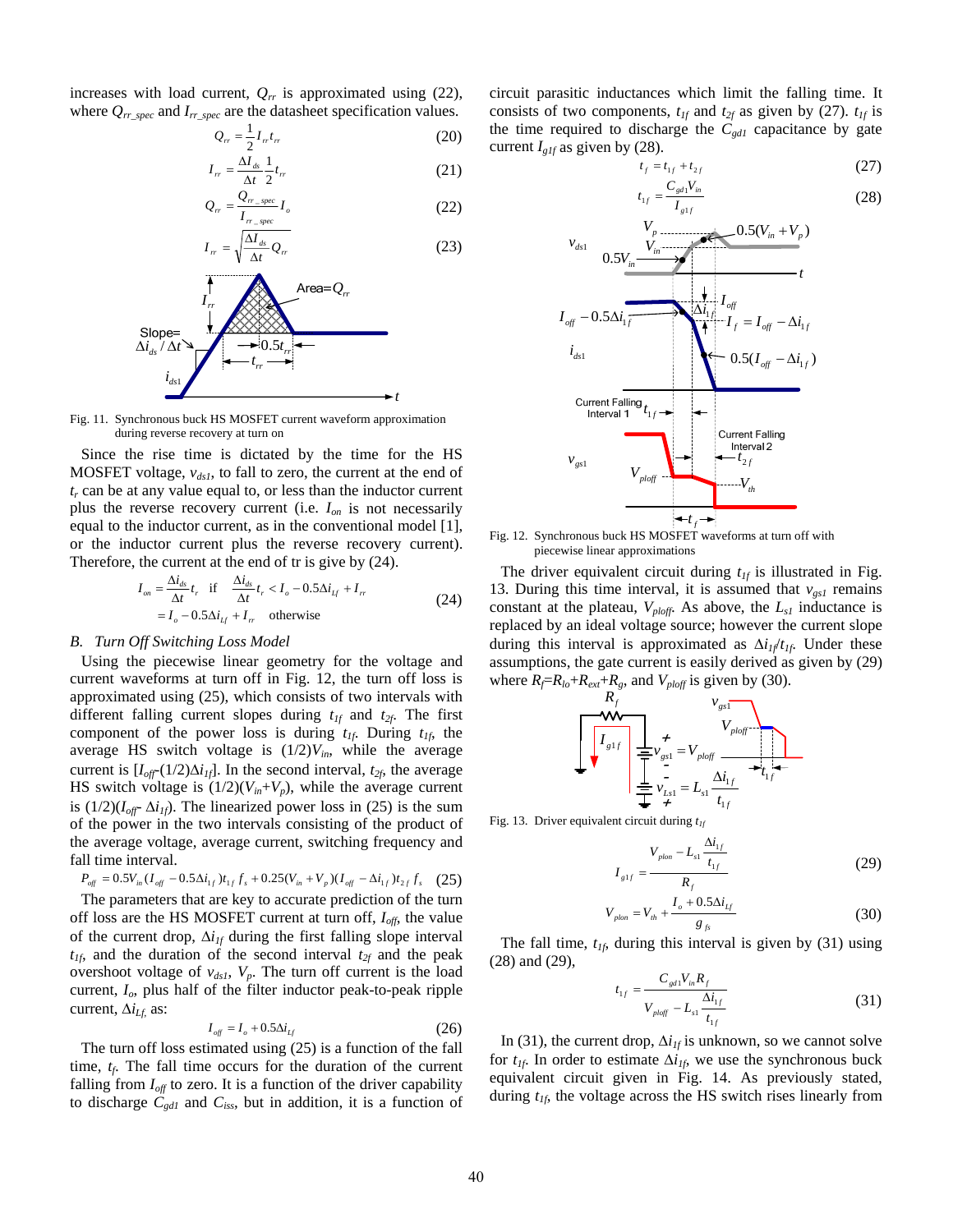zero to  $V_{in}$ . Additionally, the voltage across the synchronous rectifier drops from  $V_{in}$  to zero as the  $C_{ds2}$  and  $C_{gd2}$  capacitors discharge into the  $d_2$  node. During this interval, the current decrease in  $i_{ds}$  is equal to the increase in current through  $C_{gd2}$ and  $C_{ds2}$ . Neglecting the drive circuits, the current drop of  $\Delta i_{1f}$ is estimated using the increase in discharging current in  $C_{gd2}$ and  $C_{ds2}$  as given by (32).



Fig. 14. Synchronous buck equivalent circuit during turn off during  $t_{1f}$ 

$$
\Delta i_{1f} = (C_{gd2} + C_{ds2}) \frac{V_{in}}{t_{1f}}
$$
\n(32)

Using (31) and (32), solving for 
$$
t_{\text{lf}}
$$
 yields (33).

*t* 1

$$
I_f = \frac{C_{gd}V_{in}R_f + \sqrt{(C_{gd}V_{in}R_f)^2 + 4V_{plog}L_{sl}V_{in}(C_{gd2} + C_{ds2})}}{2V_{plog}}
$$
(33)

During  $t_{2f}$ , the  $C_{gs1}$  capacitance is discharged from the plateau voltage to the threshold, while the drain side of the  $C_{\text{gdl}}$  capacitance charges from  $V_{in}$  to  $V_p$  and the gate side of  $C_{\text{gdl}}$  discharges from  $V_{\text{ploff}}$  to  $V_{\text{th}}$ . Therefore, the change in voltage across  $C_{gdl}$  during  $t_{2f}$  is  $[(V_p - V_{in}) + (V_{p\text{log}f} - V_{th})]$ . Then,  $t_{2f}$ is given by (34), where  $\Delta V_{\text{est}} = V_{\text{ploff}} - V_{\text{th}}$ .

$$
t_{2f} = \frac{C_{gs1} \Delta V_{gsf} + C_{gd1} [(V_p - V_{in}) + \Delta V_{ggf}]}{I_{g2f}}
$$
(34)

The drain-source voltage during  $t_{2f}$  is given by (35), where  $L_{loop} = L_{sI} + L_{dI} + L_{s2} + L_{d2}.$ 

$$
v_{ds} = V_{in} + L_{loop} \frac{\mathrm{d}i_{ds1}}{\mathrm{d}t} \tag{35}
$$

Following the approach of the approximations made in (11) and (12), the peak overshoot voltage,  $V_p$  is given by (36).

$$
V_p = V_{in} + L_{loop} \frac{g_{fs} \Delta V_{ggf}}{t_{2f}}
$$
 (36)

The driver equivalent circuit during  $t_{2f}$  is illustrated in Fig. 16. During this time interval, it is assumed that  $v_{gs1}$  is the average value of the plateau,  $V_{\text{plogf}}$ , and threshold voltages,  $V_{\text{th}}$ . As above, the  $L_{sI}$  inductance is replaced by an ideal voltage source, where the  $di_{ds}/dt$  is assumed constant at  $I_f/t_{2f}$  and  $I_f=I_{off}$   $\Delta i_{1f}$ . Under these assumptions, the gate current is given by (37).

$$
I_{g2f} = \frac{\frac{1}{2}(V_{pl} + V_{th}) - L_{s1} \frac{I_f}{t_{2f}}}{R_f}
$$
(37)

Using (34), (36) and (37), solving for  $t_{2f}$  yields (38), where  $V_{gs2f}$ =0.5( $V_{p\text{loff}}$ + $V_{th}$ ).



Fig. 15. Driver equivalent circuit during  $t_{2j}$ 

## IV. MODEL VERIFICATION

The analytical switching loss model with a voltage source drive was compared to SIMetrix Spice simulation and the conventional model in [1]. Results were calculated at 12V input, 1MHz switching frequency, and 10A peak-to-peak inductor ripple (100nH), *Rhi*=2Ω, *Rlo*=2Ω, *Rg*=1.5Ω, *Rext*=0Ω. Results are included in the following sub-sections for both models. MOSFET parameters: Si7860DP HS and Si7336ADP SR; *Vth*=2V, *Vds\_spec1*=15V, *Crss\_spec1*=175pF, *Coss\_spec1*=500pF, *Ciss\_spec1*=1800pF (model).

Curves of total switching loss vs. common source inductance (assuming matched inductances; i.e.  $L_{sI} = L_{dI} = L_{s2} = L_{d2}$ ) for the proposed model, Spice simulation and the conventional model are given in Fig. 16. The proposed model follows the trends of the Spice simulation results very well. The accuracy of the proposed model total switching loss is within 0.5W. In Fig. 16, it is noted that the conventional model does a very poor job predicting the total switching loss as total circuit inductance increases. In particular, at 1000pH, the conventional model predicts 1.5W loss, while the Spice results indicate total switching loss of 3.4W – a difference of 1.9W.

Curves of total switching loss vs. load current for the proposed model, Spice simulation and the conventional model are given in Fig. 17. The proposed model follows the trends of the Spice simulation results very well. The accuracy of the proposed model total switching loss is within 0.5W. In Fig. 17, it is noted that the conventional model does a very poor job predicting the total switching loss as the load current increases. In particular, at 30A, the conventional model predicts 2.2W loss, while the Spice results indicate total switching loss of 4.2W – a difference of 2.0W.

Curves of total switching loss vs. driver supply voltage for the proposed model, Spice simulation and the conventional